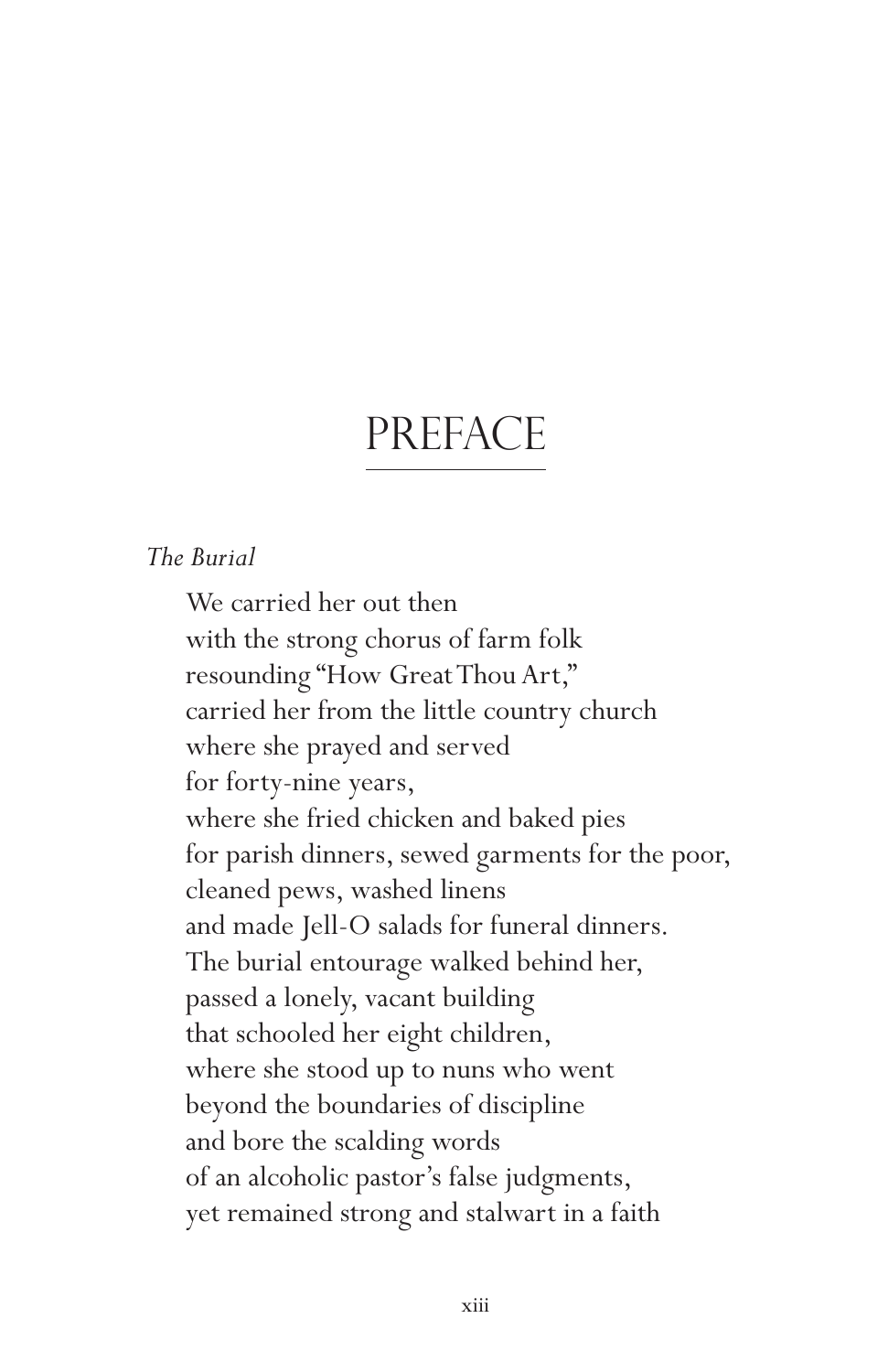that might easily have crumbled for others in similar circumstance.

Onward we walked to the cemetery where a considerable number of tombstones bore her husband's last name but not one of her own ancestry. We stood silently at the gravesite, each mourner's sorrow bearing the certainty of her death. As the pastor uttered the last prayer a lone bird, a robin perhaps, warbled a sparkling song of commencement. (Did it sing for you, my mother? And was the soft, gentle breeze sweeping across our faces a final farewell from you?)

I lifted my eyes beyond the flower-laden casket to the freshly planted fields beyond, looked across the flat mile or so to the tall evergreens marking the front lawn of the family farm. In that brief moment I glimpsed the wholeness of life's quickly erased journey, and marveled at its simplicity.

**—Joyce Rupp**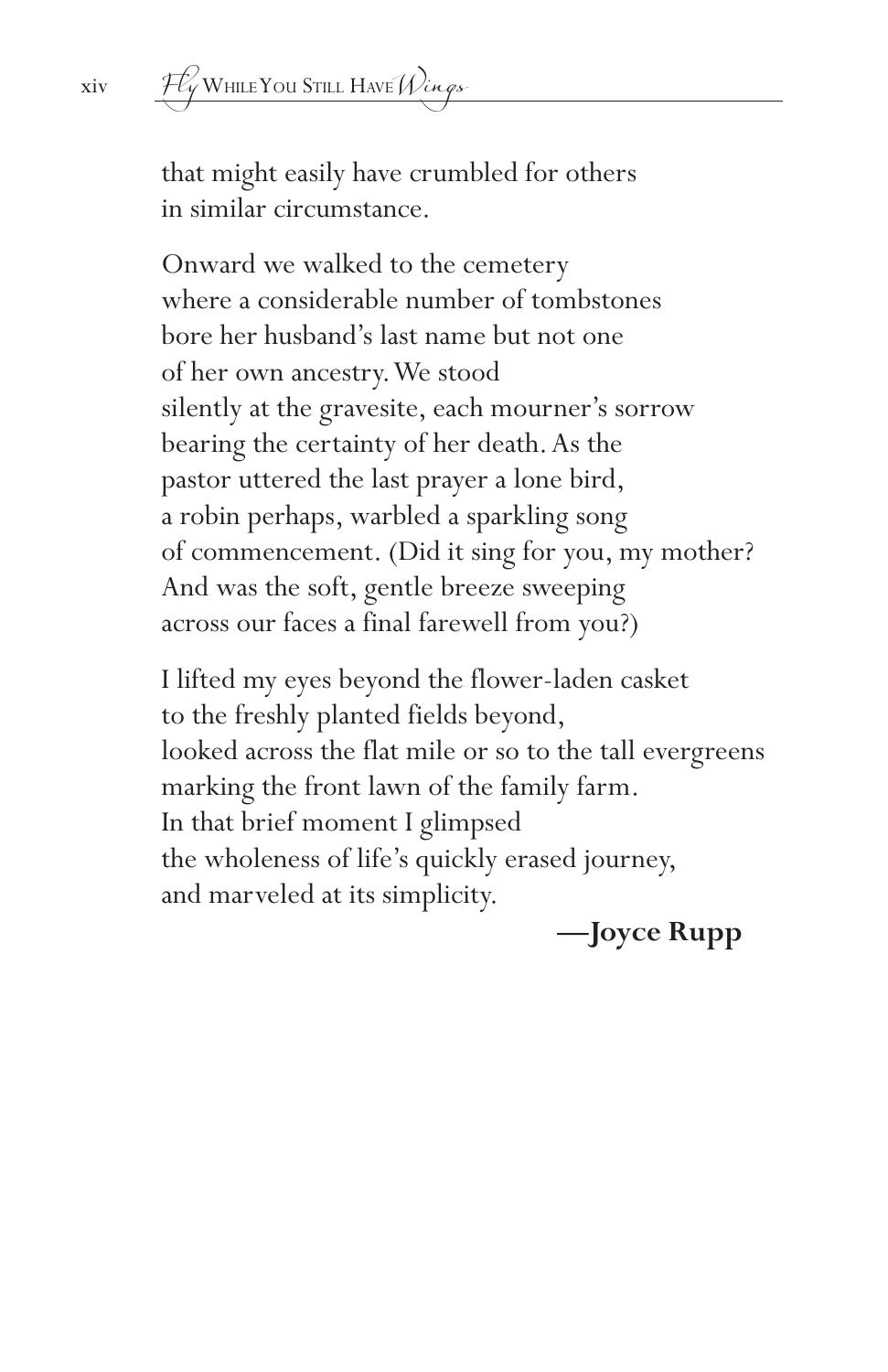A resilient life is not an impenetrable fortress. A resilient life is more like a calm, deep river that soothes the suffering soul within us and in those around us.

> **—James Kullander**  *Mastering the Art of Resilience*

Ever since my mother, Hilda Rupp, died fourteen years ago I have wanted to write this book. The way she lived, aged, and approached her death taught me how I hope to engage with my own. So why has it taken me this long to gather the memories and insights I've gleaned from her life? Why have I started and stopped so often in these years long since passed?

Each time I recalled my mother's presence, tears flowed. I thought, "I'll wait to write about her until the sadness is out of my system." However, the sadness did not leave. I finally took a deep breath and pushed myself into the writing process. Without realizing it, each page I wrote moved me further into my healing.

Is the sorrow gone now? Not completely. I realize I will always miss my mother's presence. She was too dear for me to not retain a certain sense of loss. I have come to accept this.

As I gradually came to know my mother, not only as an aging parent but as a friend, I grew in admiration of her resiliency. Time and again, I recognized how she did not allow ongoing hardships and difficult deaths to dampen her zestful and generous spirit. I ought not to have been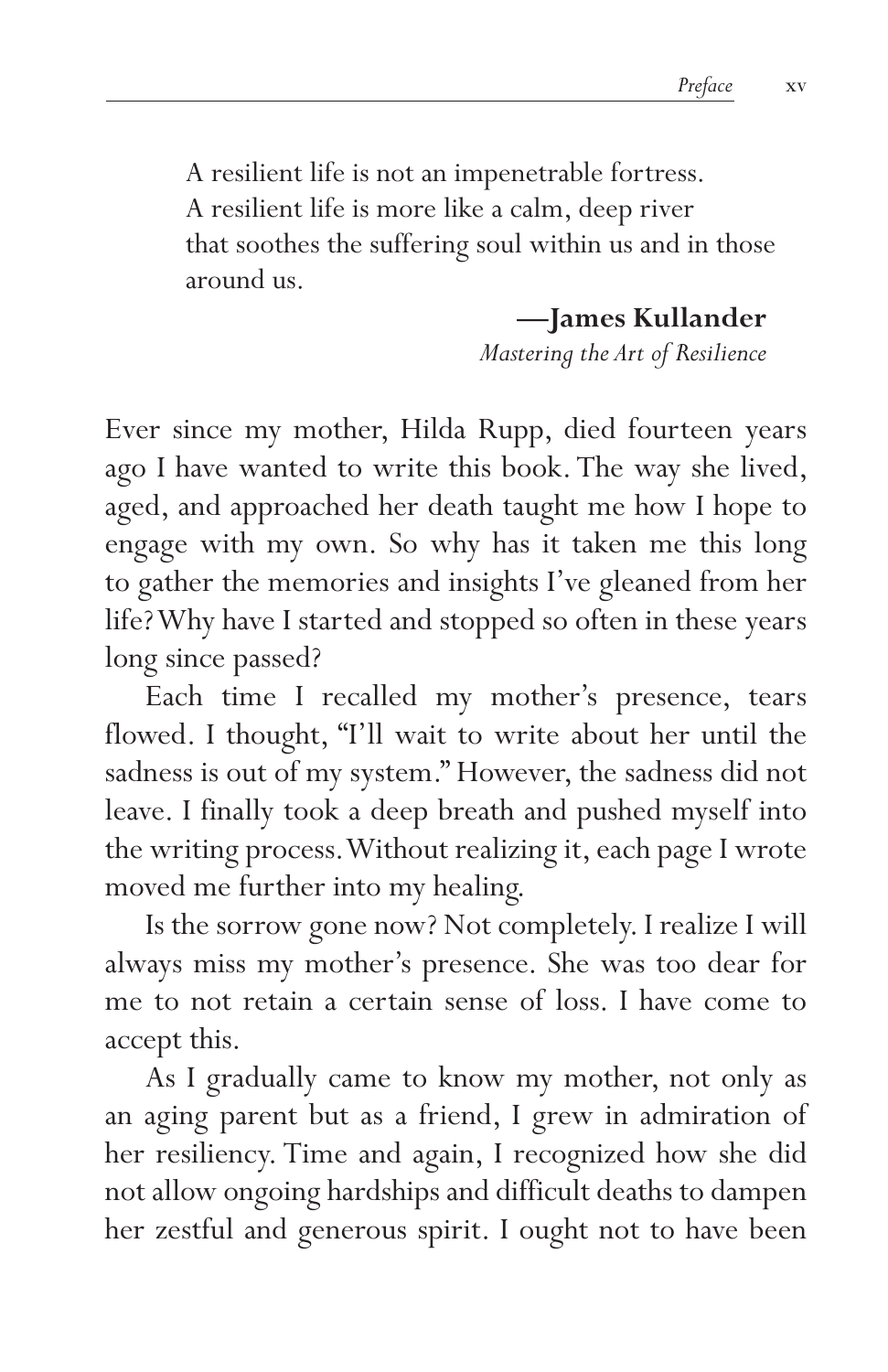surprised at this once I looked into the etymology of her name and discovered that "Hildegard" comes from a Scandinavian myth in which Hildegard is a maiden who escorts those in battle.

True to her name's origin, my mother lived alongside some challenging "battles" in her lifetime and managed them with courage. She brought this resiliency of her younger years into elderhood and most of the time it prevailed. Even though I felt sadness about Mom's increasing frailty, I could not comprehend very well the devastating effect of this emerging diminishment. After Mom's death, when I thought about the last years of her life, I felt a haunting distress about what I wished I had done and failed to do, and what I *did* do and wished I had not.

A good portion of my tears came from the absence that death brings and from a continual surge of misgivings. How I longed to have been more aware of the inside story of letting go that comes creeping in with the limitations of aging. It has taken me these many years to finally leave those regrets behind and intentionally move on from them.

While I extol my mother's style of aging and dying, I do not wish to present her as a saint. Hilda Rupp had her quirks and faults, as we all do. They did not, however, prevent her from being admired and appreciated by relatives, friends, and acquaintances.

Nor does the example of how my mother lived and aged deny the experience of countless older persons whose health of body, mind, and spirit differs significantly from her situation and circumstance. Not every aging person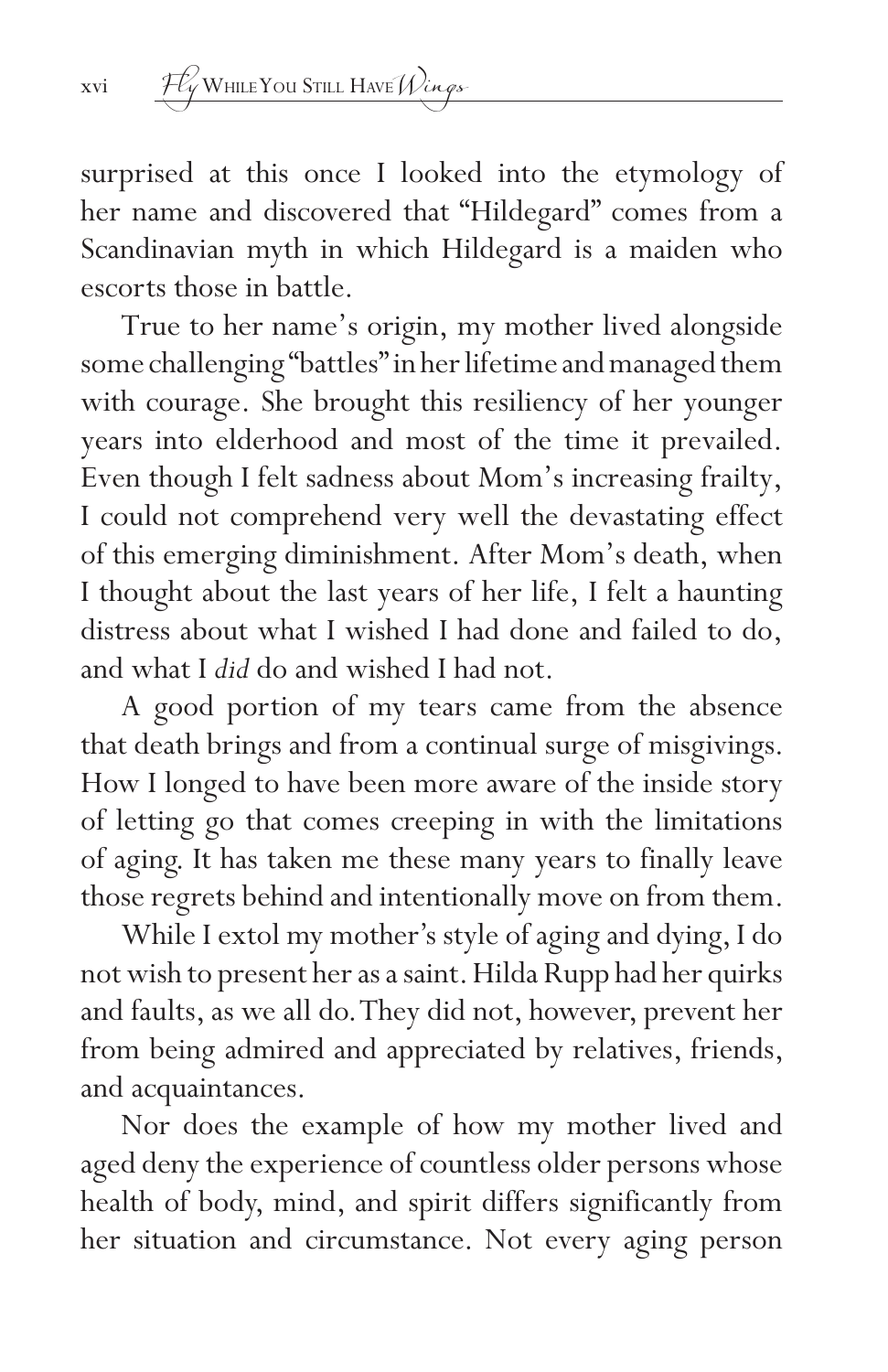can approach life and death as my mother did. Plenty of physical health problems plagued Mom in the fourteen years before death, but her mind was relatively steady and alert until the end. Countless elderly persons do not have this option due to cognitive issues, such as those associated with dementia and Alzheimer's disease.

Yet it is my hope that what I learned from my mother in her aging and dying process will benefit others, both those entering their later years and those who accompany or care for them. I trust this book will assist those who maintain a relationship with an aging individual not to repeat the regrettable mistakes that ensued from my inability to understand what it is like to "grow old."

I also hope this book will help those in their elderhood find renewed confidence. Perhaps my mother's attitude will lend credence to the belief that the lessening of good health and vitality can be met with a positive approach, one that does not deny the angst of this loss, but also allows for the joy and satisfaction in what is yet possible.

This is not a "rah-rah, cheerleader-for-the-elderly" book. There are enough of those around, suggesting older people must continue to look and act twenty years younger than they are. This type of literature exacerbates the Western world's idolization of youth and lessens the value of leaning into the aging process with dignity and the gutsy honesty that accepts the situation of aging for what it is.

I most wish to convey the inspiration I received from the way my mother met her elder years. She gave me courage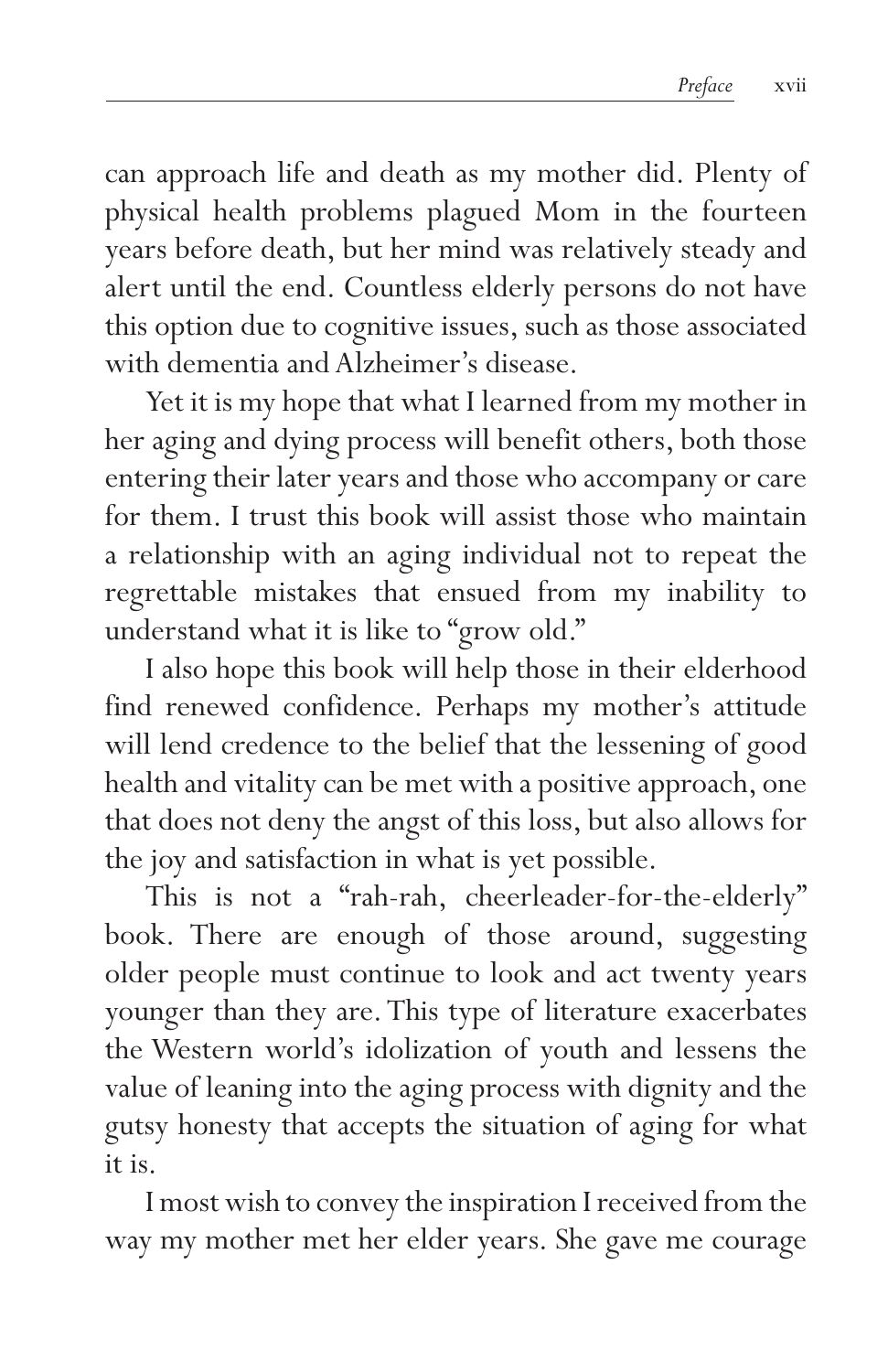to meet my own. This is not to say my aging process is going to be any easier. Rather, when I recall my mother's approach to life and death I believe that I, too, can maintain a positive outlook. I can learn to live with and accept my physical decline and the limitations accruing with it in a way that contributes positively to my own personal transformation and to the benefit of those companioning me in my senior years.

None of us knows how our final stage of life will affect us until we experience it. We do know that we want to live life with as much quality and verve as possible, for as long as we can. My mother's motto in her last decade was "Fly while you still have wings." She intentionally lived with enthusiasm and gratitude. Then there came a time when those strong wings were not so sturdy anymore. She initially met this reality with fierce resistance. Eventually, she leaned into what could not be changed, doing so with the wisdom of one who believes old age and death can be met with a faith-filled acceptance and confident serenity.

This I learned from my resilient mother.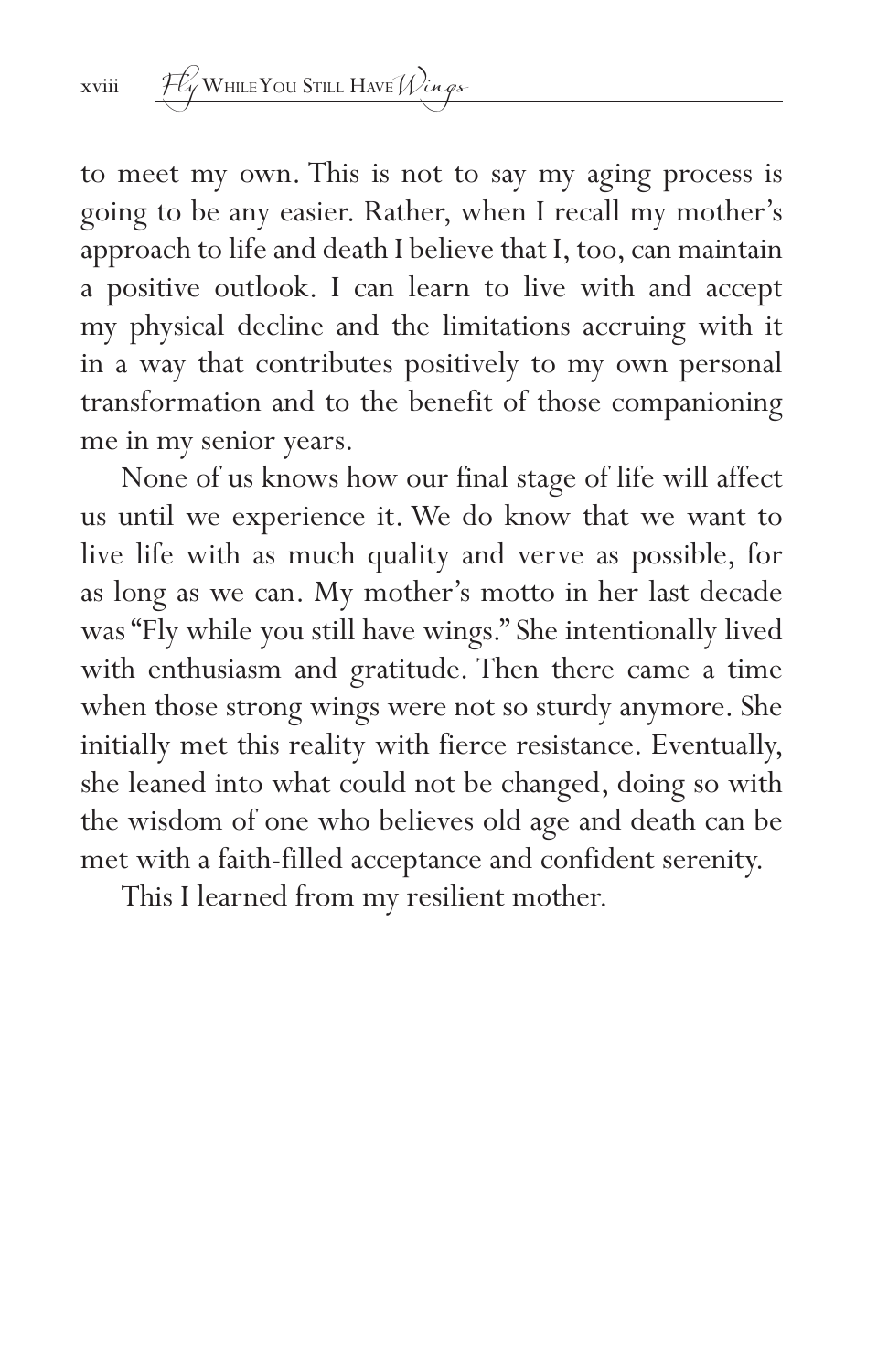## **INTRODUCTION**

#### *Sorrow*

Memories endure of a glass-paned door, the veined hand behind it waving a tender farewell, the gray smile pretending to be brave imprinting itself on my mind with permanent ink. Will this sadness over my mother's death never leave? Will sorrow huddle in the strong shell of determined grief and fix its claim on my heart until I, too, depart?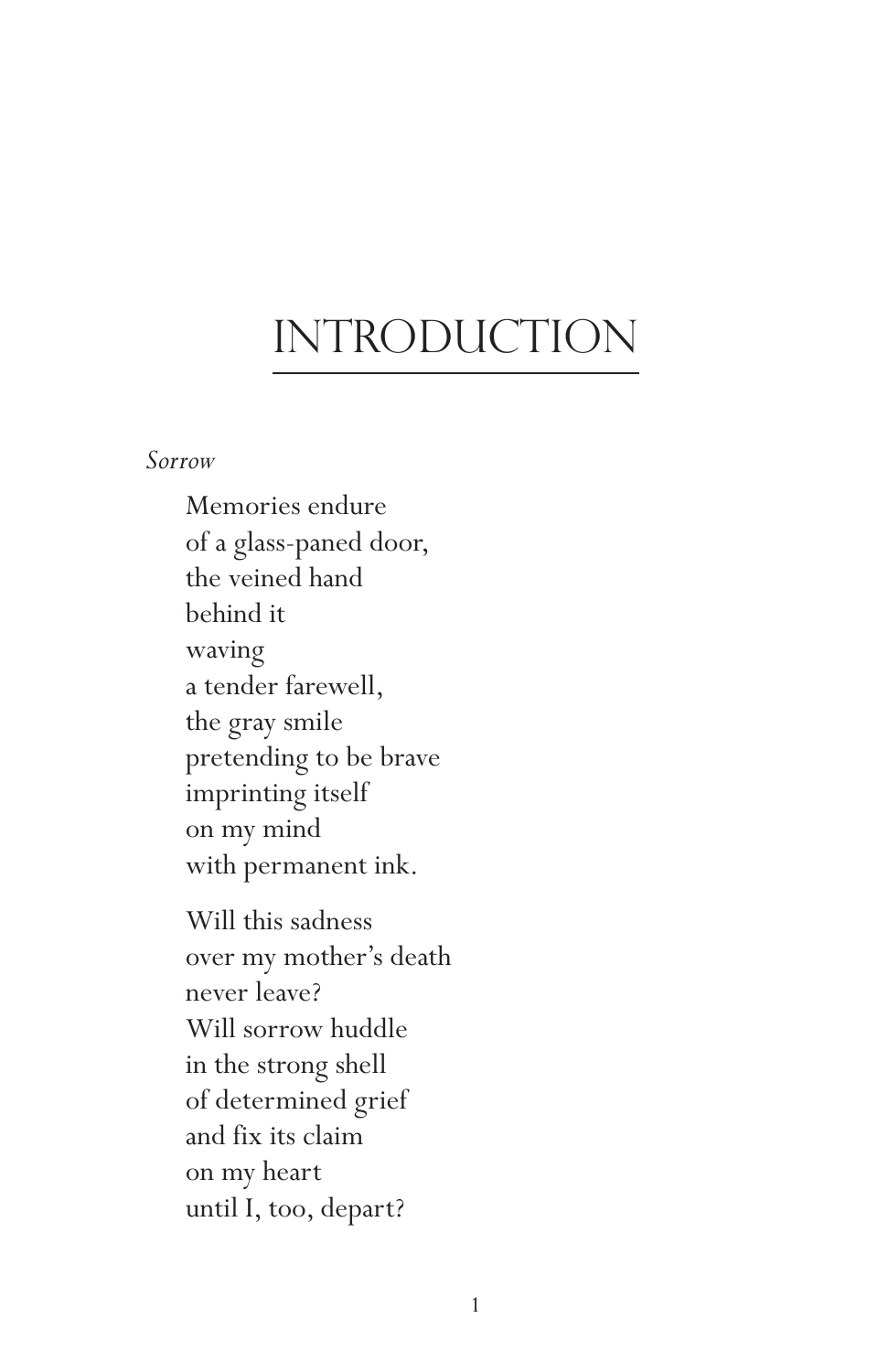Perhaps. Perhaps not.

Maybe now, after these many years, I can curve my love with ease toward sorrow, until peace rests like a child in her mother's arms.

Perhaps I can learn to receive sorrow like an old friend who simply asks not to be forgotten.

**—Joyce Rupp**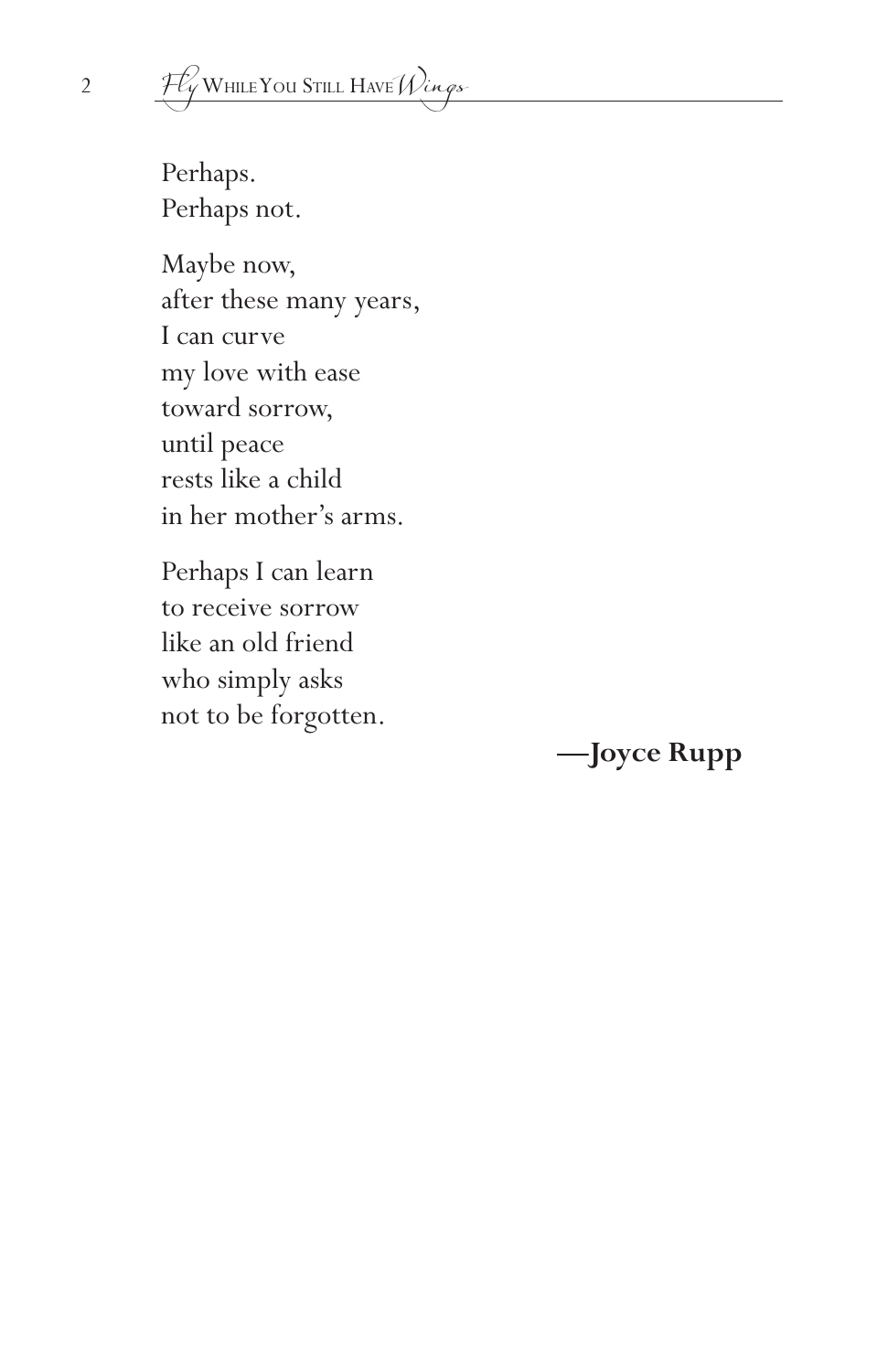Those who will not slip beneath the still surface on the well of grief, turning down through its black water to the place we cannot breathe, will never know the source from which we drink, the secret water, cold and clear. . . .

**—David Whyte**  *River Flow*

An urge to be by water kept stirring as I began writing about my mother. I followed that yearning one day and went for a walk by Saylorville Lake. I chose a perfect day, although I did not know this until I sat by the water's edge on a late afternoon. Perfect because the wind had picked up speed all day and tossed lake water onto the sandy shore with a sound reminiscent of the sea. I closed my eyes and listened to the spirited waters. Slowly I heard something more—the slosh and swish of being in the womb of Hildegard Cecelia Antoinette Wilberding. Then I knew the puzzling yearning to be by water was calling me to honor and remember the intimate relationship with my mother, a bond begun when I dwelt in her watery womb.

In spite of being pregnant, my mother worked long, strenuous days as a farm wife. Already having birthed two young children under the age of five, I doubt she allowed herself to sit down and rest for any significant amount of time. During gestation my tiny, evolving body must have felt a steady movement similar to those energetic waves of lake water moving back and forth.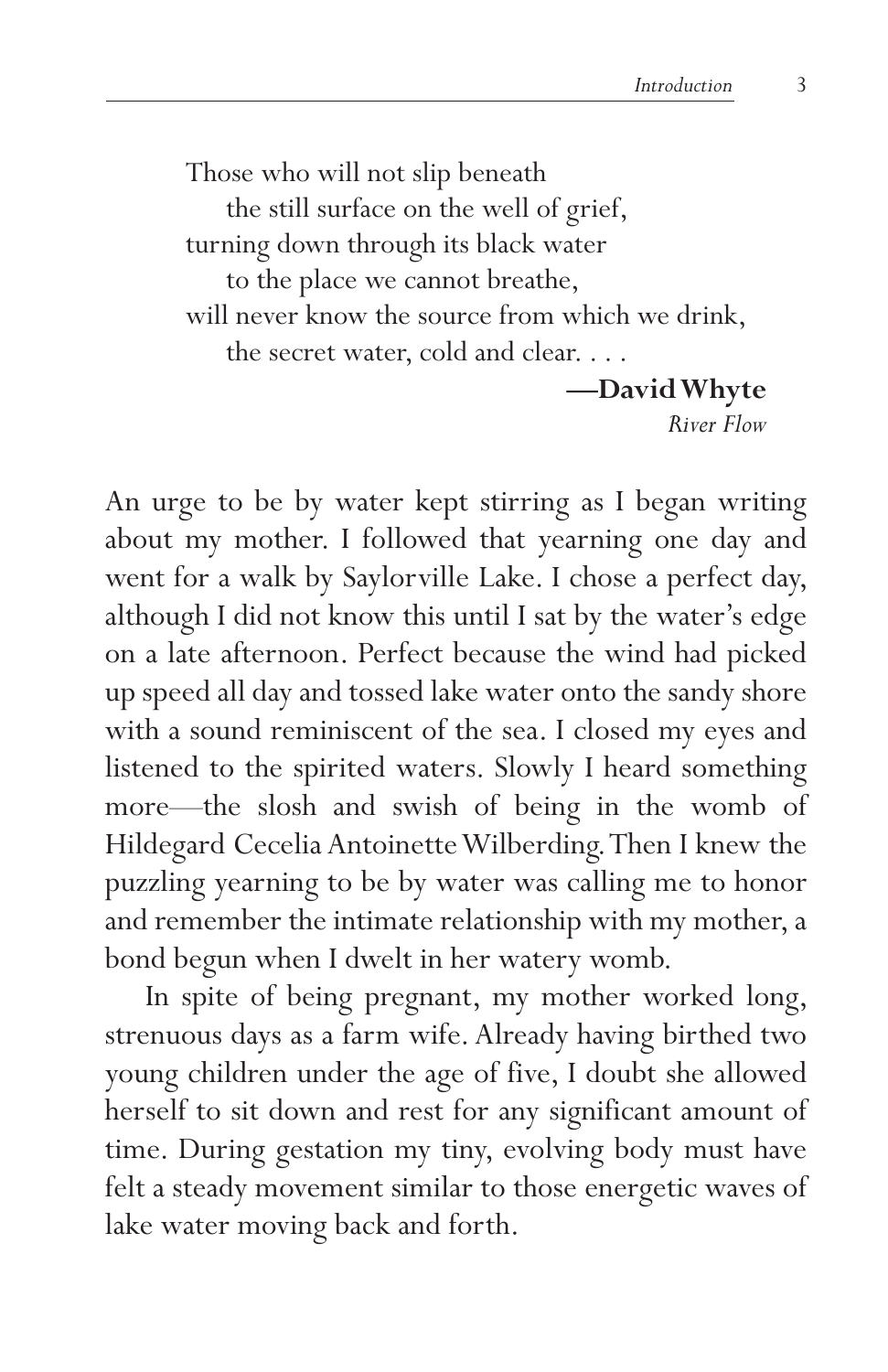Thinking about this rhythm of wombed oneness moved me deeply, eliciting unexpected emotion. I marveled, "Here I am today, sixty-eight years of life, the result of my mother's fertilized egg taking root in the precious cavity of her uterus." Out of this profound truth a tremendous gratitude arose for the life I received from her.

I had a loving relationship with my mother. Some do not. But no matter—we are all influenced by our time in the womb. For it is there we find the life that initially shapes and forms us into who we are. Whether we are conscious of it or not, when a mother dies a part of us dies too. The umbilical cord of connection might have been severed at our birth, but there remains an invisible link between a mother and the one she brought to life. We cannot have fed and grown inside her without having this experience firmly embedded in our psyche.

Musings about my birth were not the end of water's ability to lead me to unexpected insights about my maternal relationship. After that initial experience with water, I set aside further writing due to the daily push of endless deadlines. Six months later I paused for a week of writing at Lake Okoboji where I refocused on my mother by combing through more of my daily journals for memories. There, by the waters of this deep glacial lake, I came across an entry in which Mom described my birth: "With you I had lots of water when it broke, more than with any of the other ones."

No wonder my deeper self kept insisting "water, water."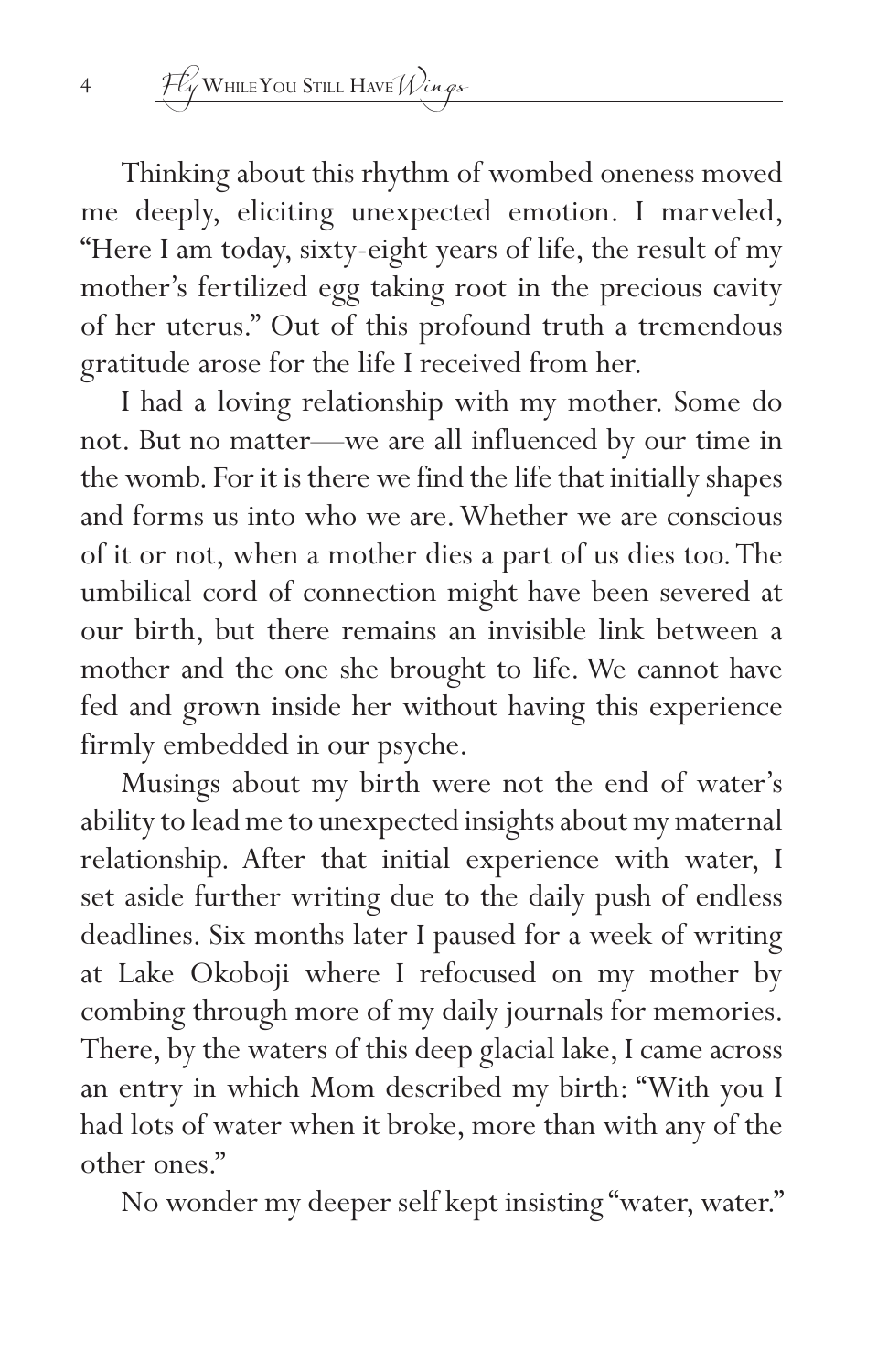Four weeks after Lake Okoboji, I resumed writing when I arrived at Mallard Island in Rainy Lake for a writer's residency program. I had not given much thought as to where I would be, other than knowing Mallard Island was situated close to the wildness of Minnesota's northern boundary waters, away from both internet and phone service. Much to my surprise and delight the coordinator assigned me to Cedarbark Cabin, where my bed rested in an alcove extending over the water. As I went to bed that first evening, lullabied to sleep with the lake's gentle lapping sounds, I wondered what new treasures water held for me.

The next morning I left the cabin at dawn and strolled to the end of the small island. There I crossed a narrow stone bridge and walked up to what would become a sanctuary of healing. Before me stood the Japanese House*,* named most probably for its structural simplicity and openness. Built in a little square with walls of local wood and lightfilled windows opening to nature's beauty, it rests over a promontory of stones and lake water.

As I sat there at the small wooden table provided for artists and writers, the tranquility of the place allowed a strong sorrow to surface. Tears trickled as I thought of the many deceased I loved, particularly my mother. How much I missed her still, more than eleven years after her death. I realized, too, I still had not let go of my regrets—those things I wished I had done more of to ease her last years of aging and dying. I wondered to myself that morning, "Will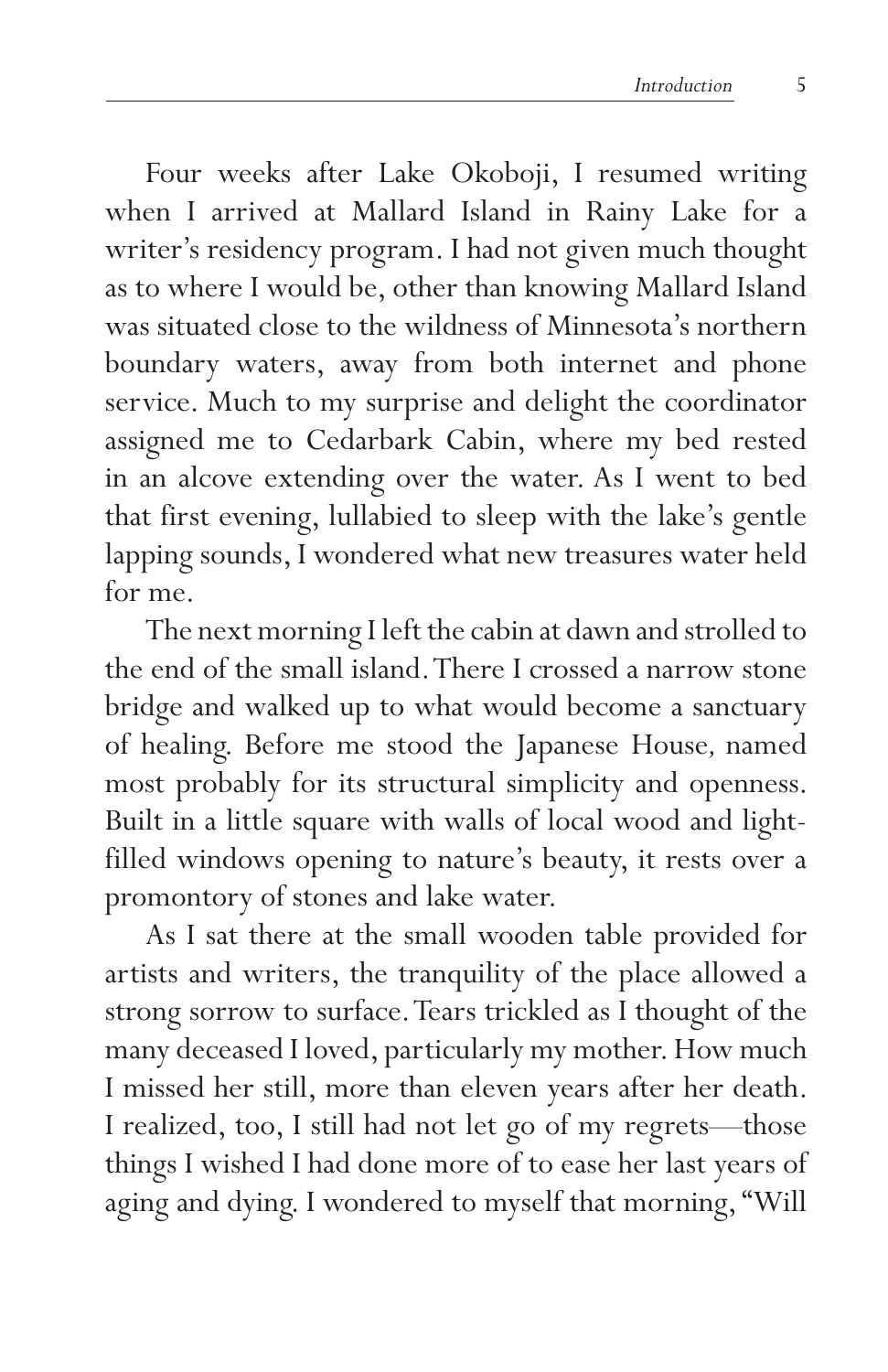I ever be free from this angst that perpetually rises up in me?"

I left the Japanese House that morning with this question still unresolved. All day it hung around nagging insistently for a response while I tried to write about the woman whose life held valuable teachings for me. On the second morning, after another night of sleeping above the water, I again went to my sanctuary of healing. This time, without realizing what I was doing (for so it is when intuition rises and the rational becomes stilled), I sat down on the slender doorsill in front of the table so I could face out to the water and the neighboring islands.

All of a sudden I thought, "Oh! I am sitting on the doorsill, the threshold, the place of being neither in nor out, the place of 'don't know.'" I smiled, recognizing how I was led to sit on a spot symbolic of my internal space. Somehow that unplanned move to the threshold freed me to "be." So pronounced was the harmony and peacefulness of the little house that I easily let the question of what to do with my grief-filled regrets and sense of loss slip away.

I felt the spirit of the place and the lake water embrace me. I had no desire for either a helpful insight or a change of emotion. I just sat in that serene spot over the water, sat on the threshold and waited. For what I did not know.

Sometime during those two hours at the Japanese House, the inner gate opened. As I gazed at the idyllic scene before me, the myth of the river Styx pierced my subdued consciousness like an Olympic diver hitting the water. I remembered the tale of how Greeks placed their dead on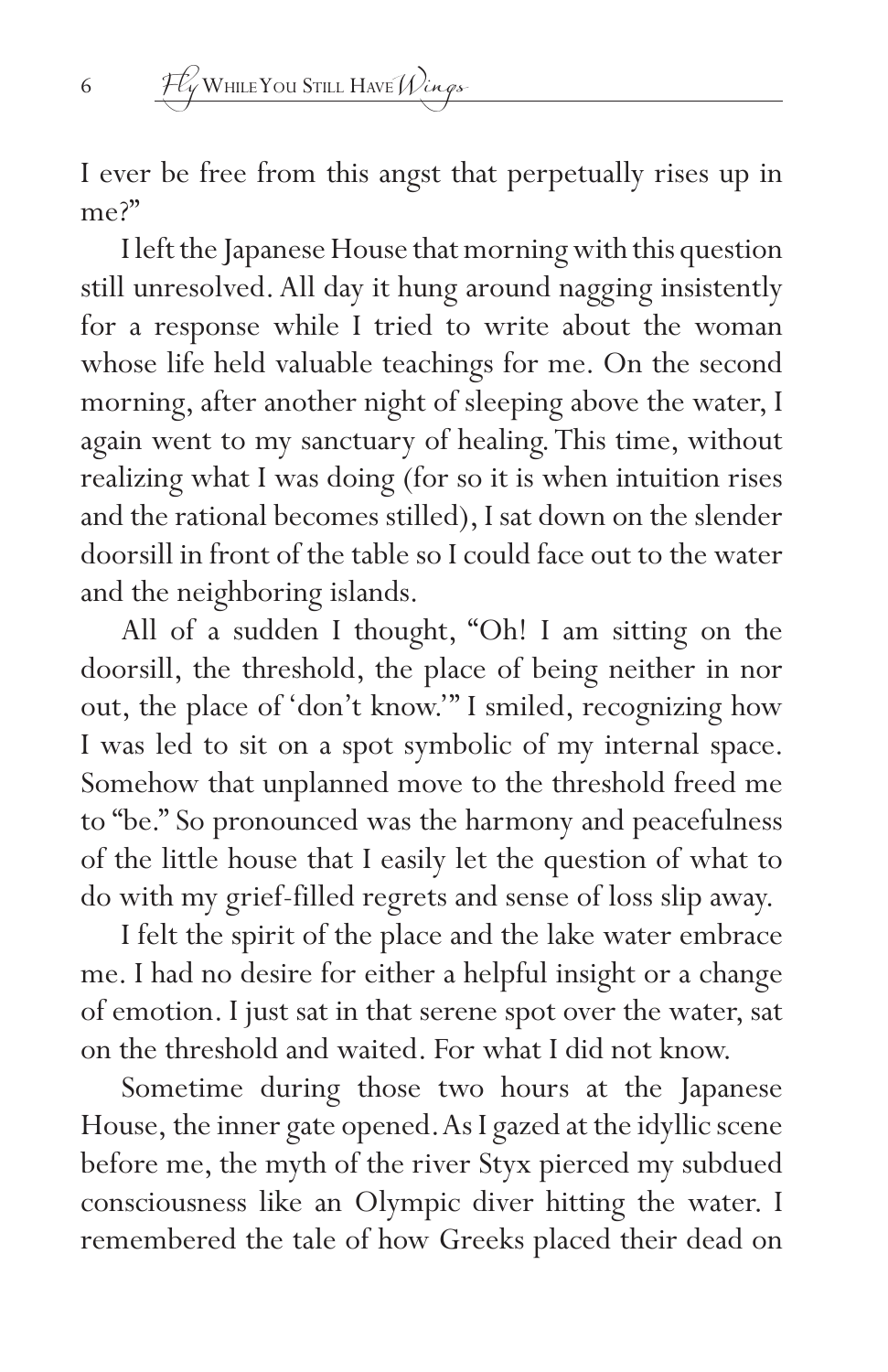boats so the river Styx could carry them to the other side of this life. Water, bearing the dead. Water, conveying them away in honor. Water, moving them onward with hope of something beyond. Water, comforting those left behind.

Instantly I found clarity regarding my regrets and sadness. I was to let go of the aspects of my mother's death that held me captive. I could place all this upon the water and let it, too, travel onward. I was to focus on my mother's life, to embrace her love, and to surrender my loss. I had done what I could. It was enough.

The sloshing waters of Saylorville Lake led me to remember life in my mother's womb. Rainy Lake led me to accept her death, an entrance into the Eternal Womb. Although I remained behind, I was not bereft and orphaned anymore. Instead, bountiful memories remained to be cherished for the rest of my life.

At that moment of acceptance, I entered into the full circle of life-death-rebirth. There by the northern waters I knew why I was to come to a small island where land barely has a voice compared to the vast speech of water. I understood why each night I was to sleep on the wings of a lake and wake to its exquisite peacefulness.

It is with this peace and acceptance that I now unfold for you the story of my resilient mother's journey.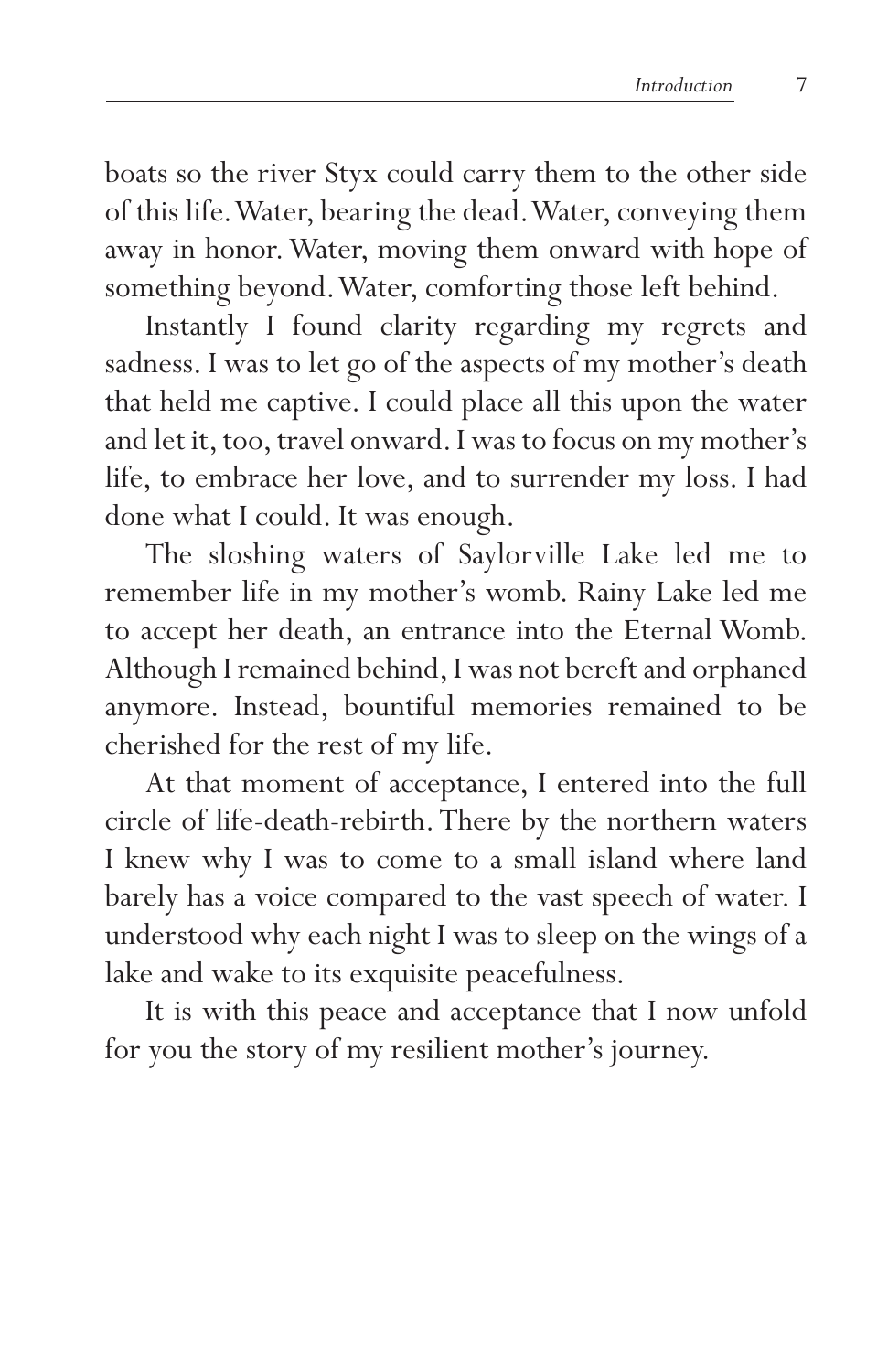#### CHAPTER 1

# THE BIRTH of RESILIENCE

*The Aunts*

They came laden with armfuls of food and hearts overflowing with endless laughter.

They came with a sense of well-being and a generous spirit, leaving behind in their own home and heart tribulations in need of caring.

They came, these great aunts of mine, to steady and strengthen my motherless mother tending ten siblings in the Great Depression.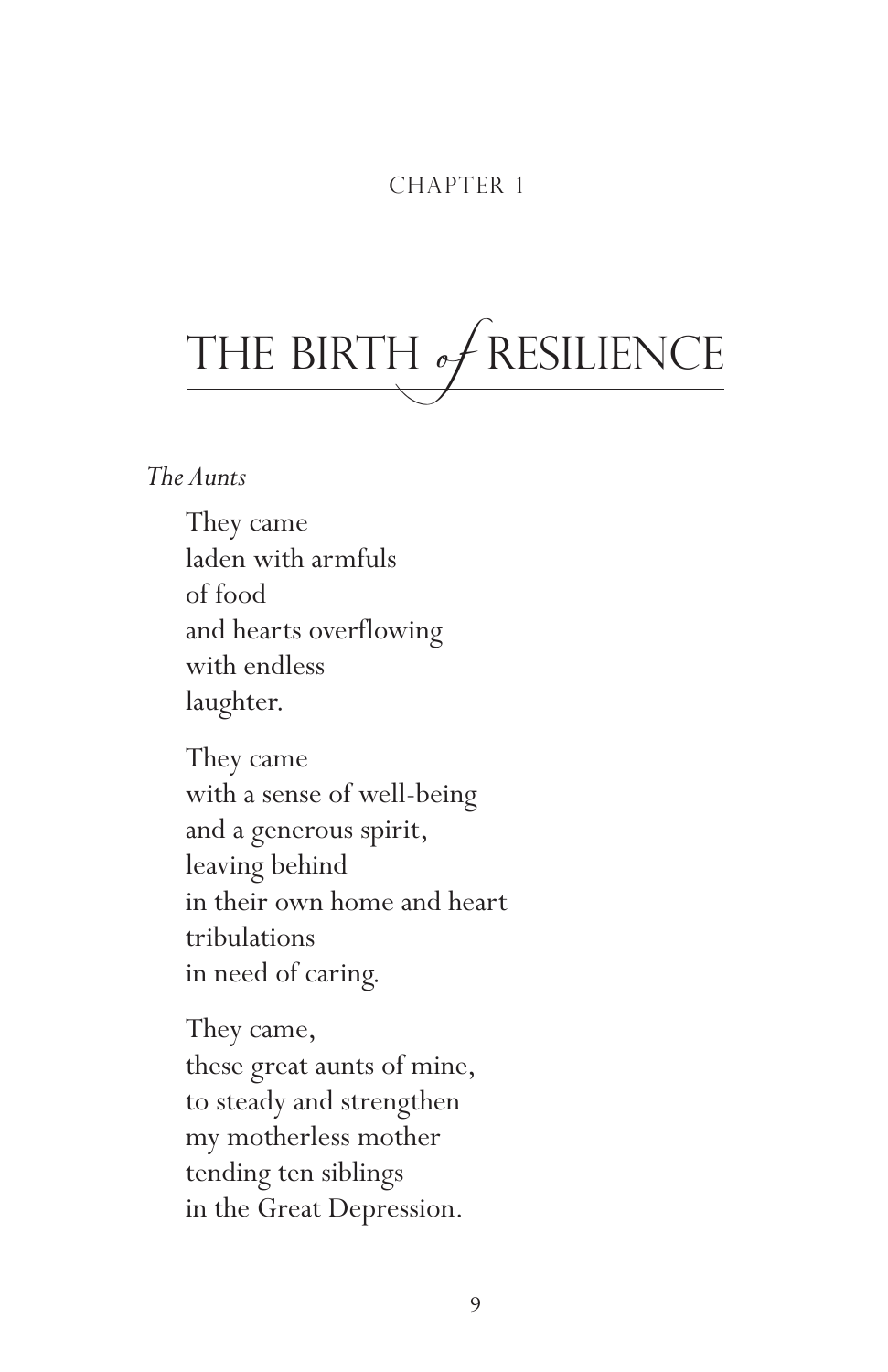They came, not for the purpose of teaching or preaching, but to lend a hand in a troublesome time.

They came with resilient spirits, messengers of how to endure and thrive, to find joy in pieces of brokenness.

They came leaving a legacy in the ancestral lineage, the hope of better times when all seems lost.

**—Joyce Rupp**